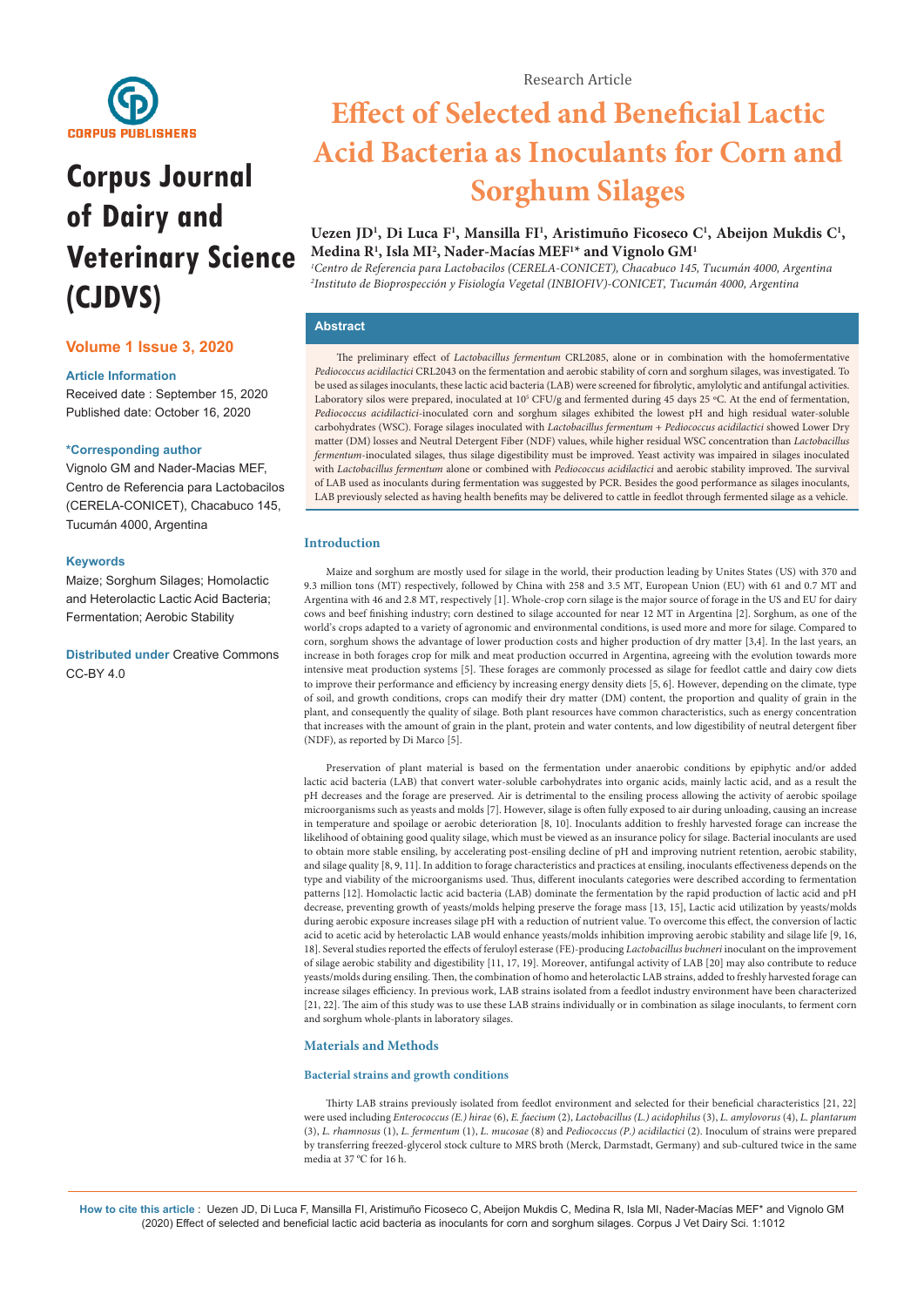

## **Feruloyl esterase (FE) activity**

LAB strains were analyzed for their ability to hydrolyze ethyl-ferulate used as substrate as previously described by Donaghy, Kelly, & McKay [23]. LAB strains were grown overnight in MRS (Britania Lab, Buenos Aires, Argentina) broth at 37 ºC, harvested by centrifugation (10000 g; 10 min) and washed twice with phosphate buffered saline (PBS) pH 7.0. Freshly prepared cells were then resuspended in sterile water to  $10^8$ -109 cells/ml. Briefly, FE activity was determined in MRS modified by the replacement of glucose by ethyl-ferulate in methanol 1% (w/v) added in a concentration of 1 g/l (4.5 mM). Plates containing MRS modified medium were streak-inoculated with LAB strains and incubated (37 ºC, 72 h). FE activity was evidenced by the formation of clear zones of hydrolysis around the LAB streaks.

### **Antifungal activity determination**

*Aspergillus oryzae* and *Penicillium roqueforti* were used for antifungal activity assay by the modified agar diffusion assay [24]. Petri plates containing Sabureaud agar plates (Britania Lab, Buenos Aires, Argentina) were inoculated with the fungus and incubated (25 °C, 48 h). After mycelial colonies development, spores were collected and adjusted to 10<sup>5</sup> per ml of sterile saline solution (0.85% w/v). LAB strains were streak inoculated on MRS agar plates and after incubation (30 °C, 48 h), plates were overlaid with 10 ml of Sabureaud soft agar (0.7% agar) containing fungal spores suspensions (10<sup>4</sup> per ml) and incubated aerobically (30 °C, 48 h). Then, examination for clear zones of inhibition around the LAB streaks was carried out and scored as-(no growth suppression) and + (1-5 mm growth suppression).

#### **Amylolytic and cellulolytic activity**

Starch degradation was examined by spot inoculation of active LAB strains (5 ml) on plates containing MRS-starch medium in which glucose was replaced by starch (1%). Inoculated plates were allowed to grow at 30 °C for 48 h and then stored at 4 °C during 24 h before being flooded with iodine solution (4%). Amylase production was indicated by a clear zone around the colonies, while the rest of the plate stained blue-black. *Lactobacillus amylophylus* CECT4133 was used as positive control. For cellulolytic activity determination, LAB cultures were inoculated by a spot in Dubos agar supplemented with cellulose 1.5% as the only hydrocarbon source. The plates were then incubated at 37 °C for 4-5 days and checked for clear zones surrounding the colonies [25].

#### **Forage materials, laboratory silage preparation and LAB inoculation**

Whole corn plants of hybrid cultivar harvested at the 1/2 milk line stage (AG7004, AGseed, Argentina) and whole sorghum plants of hybrid BMR cultivar (DK 72-10 VT3P, Bayer, Argentina) were chopped by a conventional forage harvester to 2.5 cm of average size. Laboratory mini silos were prepared with chopped corn and sorghum whole-plant harvested during the summer-autumn season February/March 2016 in central Argentina (31°40′00″S 63°03′00″W; 156 m above sea level) and March/April 2017 northern Argentina (27° 1′ 44.04″ S, 64° 36′ 39.96″ W; 291 m above sea level), respectively. Laboratory mini silos were prepared within 24 h after chopping (Figure 1). Chopped material for each forage was divided into 1.5-kg lots to obtain four laboratory-scale mini silos by packing plant material in tubular plastic structures (polyethylene 80-100 microns thick). Treatments applied to fresh material were (i) non inoculated control, (ii) addition of homolactic LAB strain; (iii) addition of heterolactic FE-producing LAB, and (iv) combined strains addition. Cell pellets (3 x 108 CFU) of previously selected LAB strains were diluted in sterile water (30 ml) to 107 CFU/ml in sterile sprayer bottles and used to inoculate chopped corn and sorghum whole-plant forages. A similar inoculation level was used when combined LAB strains were inoculated; pellets from both strains were separately diluted in 15 ml of sterile water in bottles at 107 CFU/ml each. Both forage mini silos were inoculated with 30 ml suspensions (1 x 107 CFU/ml) to obtain a final LAB application of approximately 10<sup>6</sup> CFU/g. The control received 30 ml sterile water. The amount of chopped corn and sorghum for each laboratory mini silo was weighed, uniformly sprayed with appropriate inoculant solution (one sprayer bottle for each treatment), mixed by hand (using sterile gloves), and placed into a polyethylene tubular structure with periodic tamping (using a sterile metal device). The mini silos were then sealed (both sides) by folding the plastic edges and tape closed. To prevent crosscontamination, utensils in contact with inoculated corn and sorghum chopped forage was washed and wiped with ethanol between treatments. The mini silos were weighted before and after filling to determine the actual amount ensiled. Finally, mini silos were stored in a barn at an average ambient temperature of 25 ºC to allow fermenting for 45 days. Gas was not vented from the laboratory silos. The pH values were determined by using a puncture electrode of a portable pH meter (Sartorius PT-10, Gottingen, Germany).

## **Biochemical analysis**

Chemical-nutritional analysis of fresh forages (before ensiling), silages samples, and uninoculated controls after 45 days-fermentation were performed and presented on a DM basis. DM content of the fresh forages and silages was evaluated by drying at 60 ºC for 48 h in a fan-assisted oven. Crude protein (CP) was determined by the Kjeldahl method [26]. Samples (5 g) were analyzed for neutral detergent fiber (NDF) using amylase [27] and the acid detergent fiber (ADF) was analyzed without amylase [28]. In addition, ash was determined by incineration of plant material at 550 ºC for 5 h [29]. For water-soluble carbohydrates (WSC), wet samples stored at -20 ºC were subjected to extraction in distilled water by heating (100 ºC). After 3 min, the suspension was filtered, precipitated with ethanol 96º and maintained 15 min at 4 ºC. The extract is then centrifuged (8000 x g, 10 min) and the supernatant was used to quantify total WSC using the phenol-sulfuric acid method [30]. On the other hand, the precipitate after suspension in distilled water was divided into two aliquots. One of them served to quantify free glucose using glucose oxidase/peroxidase method [31] while the other was hydrolyzed with amylase for 30 min a 37 ºC, precipitated with ethanol 96º, and total glucose (starch) was measured using the same method.

#### **Microbiological analysis**

Corn and sorghum laboratory silos samples were collected at 0, 10, 20, 30, and 45 days. Twenty-five grams of each silage content was diluted in 225 ml of sterile (0.85%/w/v) saline solution, homogenized for 3 min (Stomacher 400, Seward, Worthing, UK) and serially diluted. Decimal dilutions were plated by triplicate in Plate Count Agar (PCA; Britania, Buenos Aires, Argentina) used for total bacteria (TB) and MRS (Biokar, France) media supplemented with cycloheximide (0.1 g l-1) for LAB and incubated aerobically (30 ºC, 48 h). In addition, molds and yeasts were determined on Saboureaud (Britania Lab, Buenos Aires, Argentina) agar medium and incubated in aerobic environment (25 ºC, 3-5 days).

#### **DNA extraction and PCR-based identification of inoculated LAB**

To confirm the permanence of the inoculated strains during silages fermentation, homogenized and diluted inoculated sorghum silage samples after 45 days of fermentation (as previously described) were plated on LAPTg (15 g/L peptone, 10 g/L tryptone, 10 g/L glucose, 10 g/L yeast extract, and 1 mL/L Tween-80, pH 6.5) [32]; agar incubated at 37 ºC and 50 ºC to differentiate *L. fermentum* and *P. acidilactici* growth, respectively. Isolated colonies (20) from different dilution plates (between 30 and 300) at each incubation temperature were randomly picked from agar media and transferred to individual tubes containing 5 ml of MRS broth. Cultures were re-streaked onto MRS agar plates and incubated at 37 °C for 48 h until isolated colonies of the same-one morphology were obtained. Pure colonies were preliminarily characterized as Gram positive and catalase negative. Genotypic identification and comparison with a reference culture of inoculated strains were performed by repetitive fingerprint (rep-PCR) using (GTG)5 primer [33]. Genomic DNA was extracted according to Pospiech and Neumann [34]. The master mix contained 4 µl of 5X buffer (Inbio Highway, Argentina), 2 µl of 5mM dNTPs (Promega, Argentina), 2 U of Taq polymerase (Inbio Highway, Argentina), 1 µl of DNA template (50 ng), 2 μl of primer (GTG)5 10 μM (Sigma-Aldrich, Argentina) and 4 μl of MgCl2 (25 mM). The PCR reaction was performed as described by Maldonado et al. [22]. Amplification reactions were carried out in a MyCycler thermocycler (Bio Rad) and the PCR products were separated by electrophoresis in a 1.5% agarose gel.

#### **Aerobic stability**

After 45 days fermentation, laboratory mini silos were opened and portions of fermented material were placed in trays (10 cm deep) and exposed to air (22-27 °C) by inserting a thermometer in the geometric center of the silage mass. The temperature was recorded every 12 h for 7 days. Each tray was covered with a double layer of sterile cheesecloth to avoid contamination and drying of the silage, but allowing air to infiltrate the silage mass. Aerobic stability was defined as the number of hours the silage temperature remained stable before increasing more than 2 °C above room temperature [35].

#### **Statistics**

The results are expressed as the mean value (or  $log$  values)  $\pm$  standard deviation of the data. All in vitro assays were performed in triplicate. Significant differences between means were determined by Tukey's test after analysis of variance (ANOVA) with Minitab Statistic Program, release 16.1.0 for Windows. P value of <0.05 was considered statistically significant.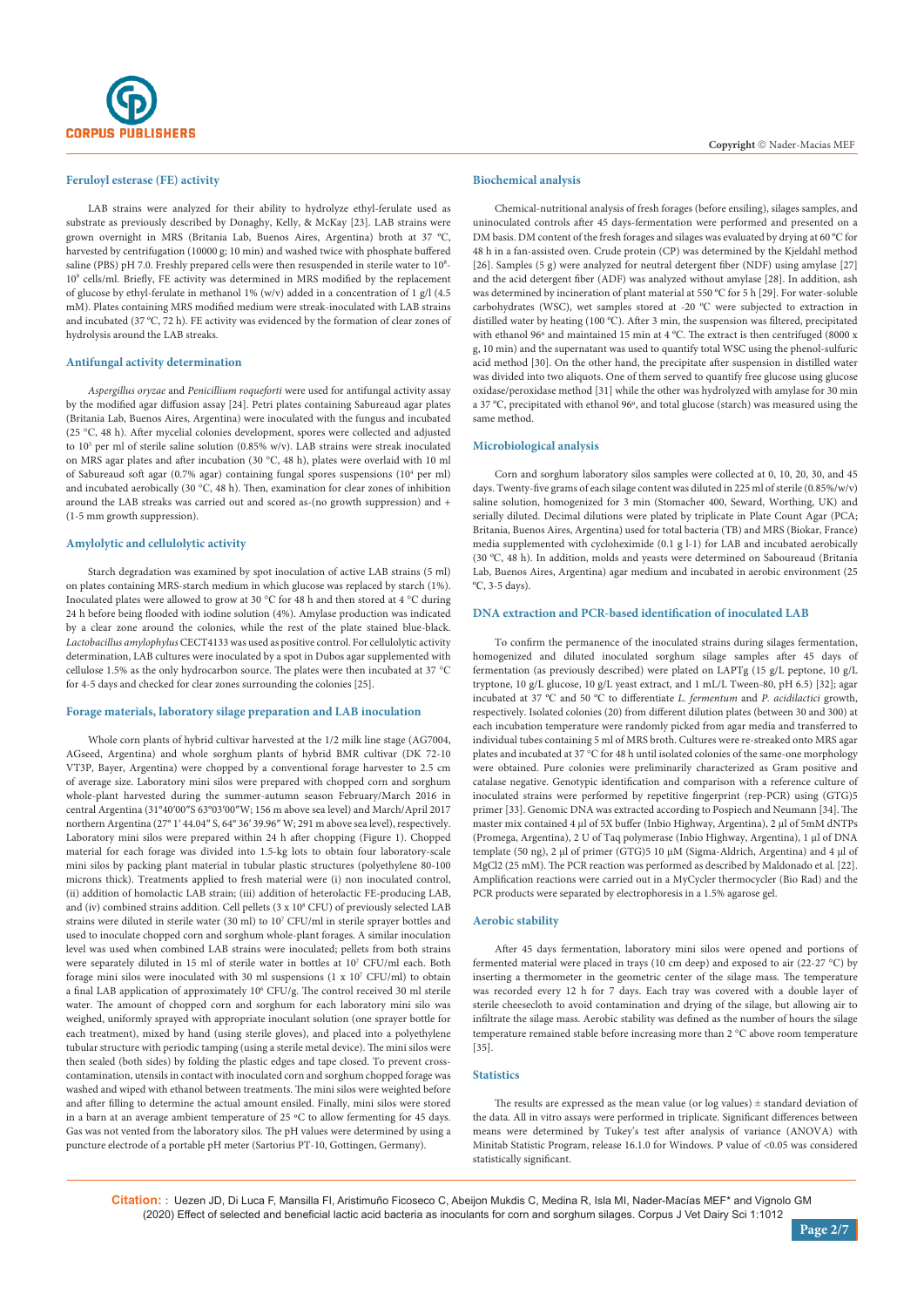## **Results**

## **LAB selection**

Previously characterized LAB based on beneficial/probiotic features [21, 22] were used in this study to select strains as silage inoculants. When they were analyzed for cellulolytic, amylolytic and antifungal activity, *L. mucosae*, *L. plantarum, E. hirae* and *E. faecium* were able to degrade cellulose, starch and exerted inhibitory activity against the assayed fungus (Table 1). In addition, *L. fermentum* strain was the only showing FE activity. From this results *P. acidilactici* CRL2043 (homolactic, high acid producer and inhibitory to fungus) and *L. fermentum* CRL2085 (heterolactic, FE activity) were selected to be used as inoculants

| Table 1: Fibrolytic, amylolytic and antifungal activity of LAB strains. |  |  |  |
|-------------------------------------------------------------------------|--|--|--|
|-------------------------------------------------------------------------|--|--|--|

|                    |             |                          |                        | <b>Antifungal Activity</b> |                   |  |
|--------------------|-------------|--------------------------|------------------------|----------------------------|-------------------|--|
| <b>LAB</b> Strains | FE Activity | Cellulolytic<br>Activity | Amylolytic<br>Activity | А.<br>Oryzae               | Ρ.<br>Roquefortii |  |
| L. acidophilus     | 0/3         | 0/3                      | 0/3                    | 0/3                        | 0/3               |  |
| L. amylovorus      | 0/4         | 0/4                      | 0/4                    | 0/4                        | 0/4               |  |
| L. fermentum       | 1/1         | 0/1                      | 0/1                    | 0/1                        | 0/1               |  |
| L. mucosae         | 0/8         | 1/8                      | 1/8                    | 2/8                        | 1/8               |  |
| L. plantarum       | 0/3         | 0/3                      | 0/3                    | 3/3                        | 2/3               |  |
| L. rhamnosus       | 0/1         | 0/1                      | 0/1                    | 0/1                        | 0/1               |  |
| P. acidilactici    | 0/2         | 0/2                      | 0/2                    | 2/2                        | 0/2               |  |
| E. hirae           | 0/6         | 2/6                      | 0/6                    | 1/6                        | 4/6               |  |
| E. faecium         | 0/2         | 0/2                      | 0/2                    | 1/2                        | 1/2               |  |

## **Chemical and microbiological changes during fermentation of inoculated corn and sorghum laboratory silages**

As major crops ensiled in Argentina, corn and sorghum laboratory silages were prepared. After preparation/inoculation, silages fermented for 45 days at temperatures between 22-27 ºC (Figure 1), were analyzed. The chemical and microbiological composition of fresh crops are given in Table 2. Initially, chopped corn forage showed lower pH, WSC and NDF values compared with that of sorghum fresh material, whereas DM, starch, and CP contents were higher. LAB and yeast/molds numbers were higher for fresh corn. The effects of *P. acidilactici* CRL2043 (Pa), *L. fermentum* CRL2085 (Lf) and their combination on the fermentation characteristics of corn and sorghum silages after 45 days are shown in Table 3. Uninoculated (control) silages showed final pH values between 4.05 and 4.15, whereas inoculated laboratory corn and sorghum silos reached pH values in the range of 3.45±0.2 - 3.70±0.1 and 3.65±0.2 - 3.90±0.1 respectively, these values reflecting a satisfactory fermentation with a pH reduction. However, Pa-inoculated silages showed the lowest pH (3.45±0.2 and 3.65±0.2) for corn and sorghum respectively, suggesting a higher capacity to restrict contaminants. As expected for carbohydratesrich crops, WSC concentration in both silages was reduced during the fermentation; corn silage showed higher residual WSC for silos inoculated with heterolactic Lf and its combination (Pa + Lf), suggesting that crop carbohydrates were less extensively fermented by the homolactic LAB strain. When crude protein (CP) was analyzed, a slight decrease was observed, values being less pronounced for Pa-inoculated silages, whereas higher DM losses in silages inoculated with *L. fermentum* were produced. Fermentation losses measured as silage weight loss were higher for Lf-inoculated silages than that for control and Pa- or Pa + Lf-inoculated silages (data not shown). Moreover, NDF (indigestible or slowly digested insoluble fiber), and ADF concentrations were lower for corn and sorghum inoculated silages when compared to the control.



#### **Table 2: Chemical and microbiological composition of corn and sorghum fresh forages.**

|             |               |             | DM(g/kg)     |               |              |            | Log CFU/g    |            |      |                           |
|-------------|---------------|-------------|--------------|---------------|--------------|------------|--------------|------------|------|---------------------------|
| Forage type | pH            | DM(g/kg)    | <b>WSC</b>   | <b>Starch</b> | $\mathbf{C}$ | <b>NDF</b> | ADF          | Ash        | LAB  | <b>Yeasts &amp; Molds</b> |
| Corn        | $5.8 \pm 0.2$ | 360±7       | $86.2 \pm 2$ | $230 \pm 12$  | $70.2 \pm 2$ | 390±8      | $215 \pm 12$ | $68 + 2$   | 5.67 | 3.1                       |
| Sorghum     | $6.1 \pm 0.1$ | $295 \pm 4$ | $174\pm3$    | $95 + 4$      | $58.5 \pm 2$ | $457 + 12$ | $261 \pm 16$ | $69 \pm 2$ | 5.2  | 3.5                       |

On the other hand, the microbiological composition of the final corn and sorghum silages showed similar cultivable LAB numbers than control silages (Table 3). Because of bacterial growth during fermentation, inoculated silages reached higher LAB population at 45 days, these being higher for Pa-inoculated silos. When yeasts/molds were evaluated, high counts were found in the presence of *P. acidilactici* CRL2043, while lower numbers were detected in the silages inoculated with *L. fermentum* CRL2085 and its combination with CRL2043.

## **rep-PCR-based identification of inoculated LAB**

Since silage fermentation is a complex process involving a different types of microorganisms, competitive relationships among natural microbiota and inoculated bacteria are established. Although it is known that LAB differ in their crop preference and ability to ferment different substrates, sorghum as a major forage crop in northern Argentina was used to check the permanence of the inoculated LAB strains during fermentation. Thus, the potential for their survival during 45 days of silage fermentation was investigated by rep-PCR fingerprinting using (GTG)5 primer. Colonies from MRS plates and considered as presumptive LAB resulted in rep-PCR band patterns from four (C1-C4) and one (C5) showing to be coincident with the inoculated *L. fermentum* CRL2085 and *P. acidilactici* CRL2043 strains, respectively used as reference (Figure 2).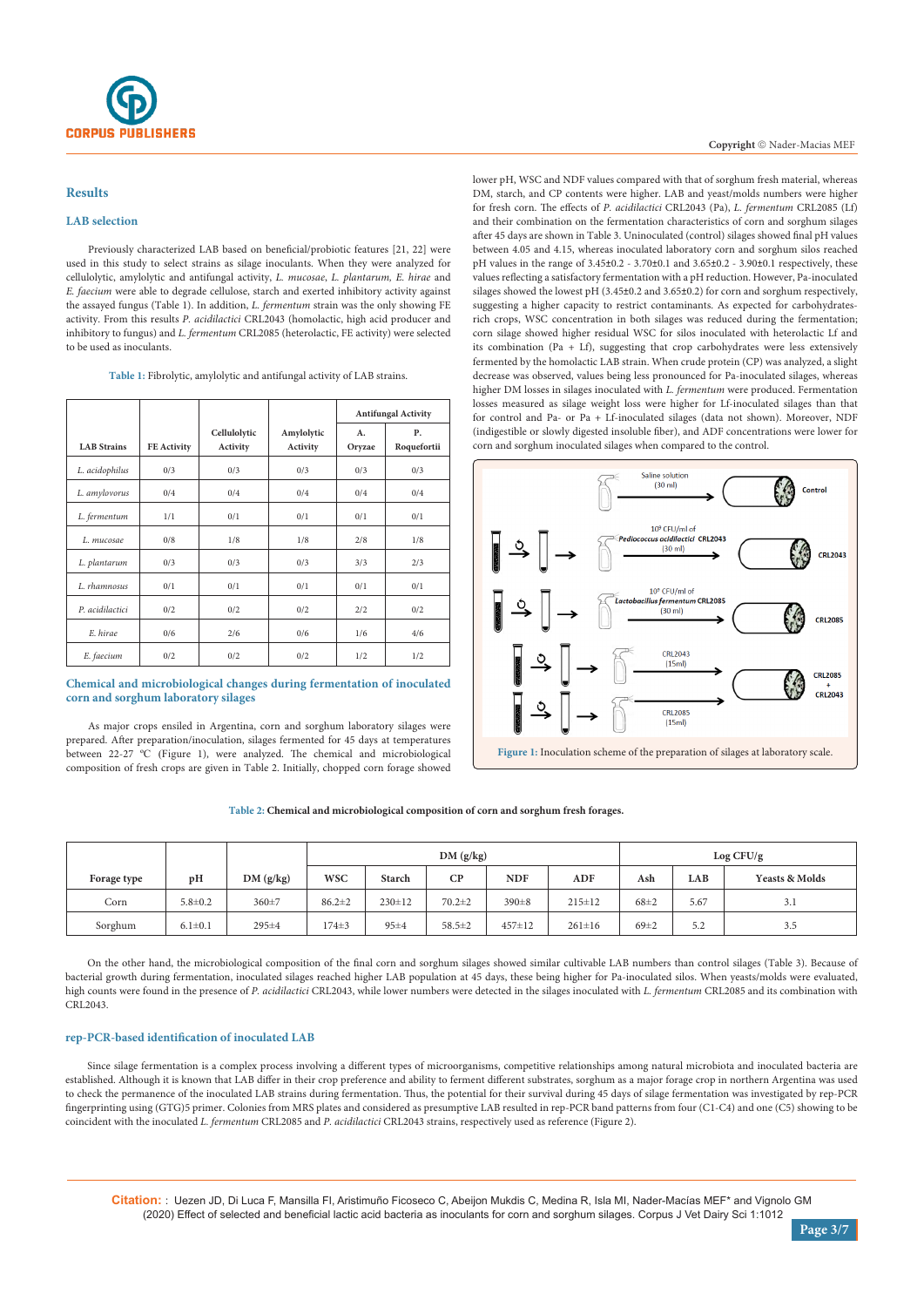

| <b>Treatments</b>             | pH             | DM(g/Kg)  | $g/Kg$ DM    |               |              |              |              | log CFU/g |                  |  |
|-------------------------------|----------------|-----------|--------------|---------------|--------------|--------------|--------------|-----------|------------------|--|
|                               |                |           | <b>WSC</b>   | <b>Starch</b> | CP           | <b>NDF</b>   | <b>ADF</b>   | LAB       | Yeast &<br>molds |  |
| <b>Corn Silage</b>            |                |           |              |               |              |              |              |           |                  |  |
| Control                       | $4.15 \pm 0.1$ | $334 + 5$ | $11.6 \pm 1$ | $210 + 8$     | $68.2 \pm 2$ | $320 \pm 10$ | $200 + 9$    | 6.95      | 3.90             |  |
| CRL2043 (Pa)                  | $3.45 \pm 0.2$ | $315+3$   | $10.0 + 2$   | $195 + 9$     | $67.5 \pm 3$ | $280+9$      | $225 \pm 10$ | 8.25      | 3.20             |  |
| <b>CRL2085 (Lf)</b>           | $3.70 \pm 0.1$ | $261 + 9$ | $6.00 \pm 1$ | $185 + 7$     | $65.2 \pm 3$ | $274 + 6$    | $230 + 8$    | 6.5       | 2.77             |  |
| $CRL2043 +$<br><b>CRL2085</b> | $3.60 \pm 0.1$ | $301 + 7$ | $8.50 \pm 1$ | $200 + 4$     | $67.0 \pm 1$ | $260 + 8$    | $221 + 7$    | 7.45      | 1.90             |  |
| Sorghum Silage                |                |           |              |               |              |              |              |           |                  |  |
| Control                       | $4.05 \pm 0.1$ | $281 + 4$ | $101\pm6$    | $66.2 \pm 2$  | $56.2 \pm 1$ | $392 \pm 10$ | ND           | 6.9       | 4.1              |  |
| <b>CRL2043 (Pa)</b>           | $3.65 \pm 0.2$ | $260 + 5$ | $70.2 \pm 2$ | $58.1 \pm 2$  | $54.7 \pm 1$ | $300 \pm 8$  | ND           | 7.86      | 3.78             |  |
| CRL2085 (Lf)                  | $3.90 \pm 0.1$ | $228 + 7$ | $51.2 \pm 2$ | $62.5 \pm 1$  | $53.4 \pm 2$ | $295 + 9$    | ND           | 6.35      | 2.80             |  |
| $CRL2043 +$<br><b>CRL2085</b> | $3.75 \pm 0.2$ | $250 + 6$ | $68.4 \pm 1$ | $63.0 + 2$    | $55.1 \pm 2$ | $280 + 8$    | ND           | 7.15      | 2.00             |  |

**Table 3:** Chemical and microbiological changes of laboratory corn and sorghum silages after 45 days of fermentation



**Figure 2:** PCR amplification of repetitive bacterial DNA elements fingerprinting using the (GTG)5 primer of lactic acid bacteria from inoculated sorghum silage. Molecular weight marker (1 kb DNA ladder, Invitrogen). *L. fermentum* CRL2085 and *P. acidilactici* CRL2043 (GTG)5-RAPD profiles (controls) and colonies (C1-C5) picked from silages samples.

## **Aerobic stability**

After 45 days of storage, laboratory silos from each treatment were opened and each samples exposed to air. Even when the ambient temperature was not stable, the aerobic stability was significantly improved in corn and sorghum silages inoculated with Lf and Pa+Lf; internal temperature remaining stable up to 168 h of exposure to air (Figures 3a & 3b). On the contrary, uninoculated and Pa-inoculated silages exhibited a temperature increase from 24 h onwards. Results showed that inoculation of corn and sorghum silages with Lf alone or Lf + Pa was effective at improving aerobic stability.

#### **Discussion**

Previously selected beneficial LAB [21, 22] were used as inoculants in a preliminary intend to improve silage fermentation and aerobic stability. In animal feeding, forage inoculation with LAB strains possessing amylolytic and fibrolytic (FE and cellulolytic) activities may render the fibrous component of the silage more susceptible to degradation by ruminal polysaccharidases, increasing feeding efficiency [17, 19, 36]. Numerous plant raw materials and agroindustry by-products contain hydroxycinnamates; phenolic acids such as ferulic are found both covalently attached to the cell wall and solubilized in the cytoplasm [37]. In coincidence, *L. fermentum* strain from ensiled corn stoved was reported to hydrolyze ferulate esters [18]. Whereas cellulolytic ability showed by *E. hirae*



and *E. faecium* agrees with the carboxymethil-cellulase activity of *Enterococcus* from bovine rumen [38]. Moreover, cellulose and starch hydrolysis showed by *L. mucosae* strains are in correlation with the cellulose and maltoologosaccharides degradation

encoding genes reported for a strain from malnourished children stool [39]. On the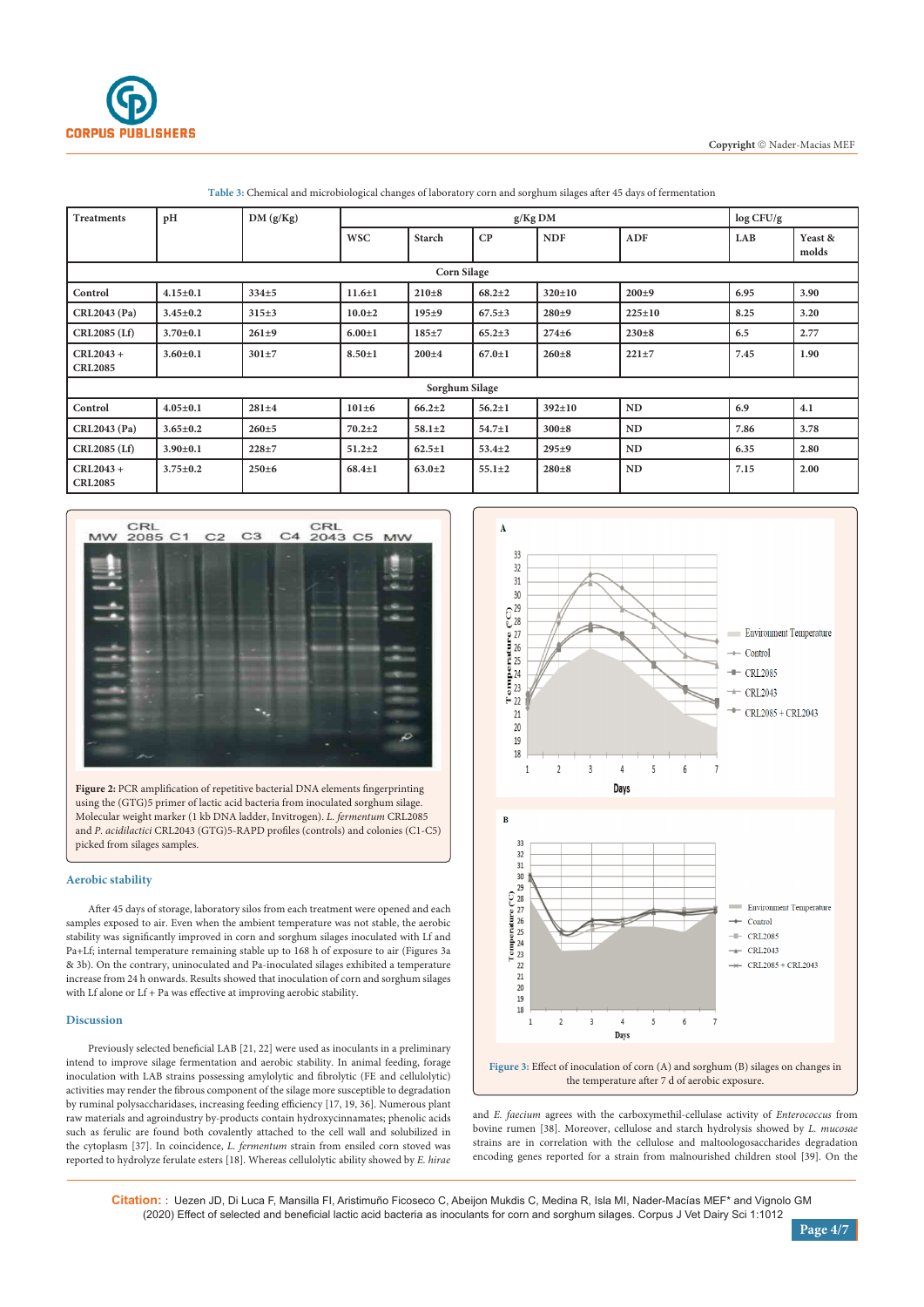

other hand, the antifungal activity detected for *L. mucosae*, *L. plantarum*, *P. acidilactici* and enterococci was also previously reported in lactic acid bacteria strains [24, 40, 41]. Silage inoculation with antifungal LAB strains would contribute both to improve aerobic stability of ensiled forage during fermentation and storage by yeasts/molds reduction or inhibition and to mitigate the risk of mycotoxin poisoning of animals. Based on this characterization, *P. acidilactici* (Pa) CRL2043 and *L. fermentum* (Lf) CRL2085 were selected as corn and sorghum silage inoculants. Chemical-nutritional analysis of fresh forages showed differences in pH when compared to other reports [16, 42, 43]. The lower pH in corn could be explained by its lower buffering capacity due to the higher content of crude protein, a parameter highly dependent on plant constituents mainly attributed to proteins [8]. The high DM, starch, and CP found for fresh corn material are in agreement to that described by other authors [16, 43, 44]. However, wide changes within varieties, maturity at harvest, climatic conditions, and agronomic practices have been reported [5, 45, 46]. In this study, fresh corn forage showed DM, CP, starch, and NDF contents as typical of whole forage harvested at 50% kernel milk line, whereas sorghum showed higher WSC and low starch and CP compared to corn. Similar results were reported for fresh corn and sorghum [16, 43, 47, 48]. The other fractions were observed to vary according to the yield and percentage of grain in crops. CP may decrease with the increase of forages biomass while NDF may rise by increasing the proportion of grain in the plant. However, its value may be diluted by a higher starch content in the silage [5]. In both trials, epiphytic LAB and yeasts/molds numbers in fresh corn were slightly higher than that of fresh sorghum, but lower to that previously reported [16, 42, 49]. At the end of fermentation, the reduction of WSC concentration was produced and consequently, a decrease in pH occurred in LAB-inoculated silages compared to uninoculated controls. Indeed, low pH stabilizes silage fermentation by inhibiting or killing the growth of acid intolerant microbes such as enterobacteria, clostridia, and toxigenic molds [50]. The lower pH for Pa-inoculated corn and sorghum silages compared to those inoculated with the Lf alone or in combination with Pa may be assigned to the high acid production by the homolactic LAB strain. In correlation, a highest residual WSC when Pa was inoculated in both crop silages was found. These results are in agreement with that previously reported using *L. plantarum* alone or in combination with *L.buchneri* [43, 49]. Residual WSC concentration in silages are desirable for an efficient fermentation in the silo and greater availability of energy-yielding substrates for ruminal microbes, although such concentrations can induce spoilage yeast growth as was previously reported [13]. Indeed, silages treated with homolactic LAB inoculants are often lower in pH, acetic acid, butyric acid, and ammonia-N, but higher in lactic acid content exhibiting lower DM loss compared with untreated and heterolactic-inoculated silages [51, 52]. Low DM (< 400 g/Kg and < 300 g/Kg for corn and sorghum, respectively) is optimal for LAB growth because more metabolic water would be available; as DM increases, water starts to become a limiting condition [50].

On the other hand, even higher for corn silages the decrease of NDF may be due to a considerable loss of hemicellulose due to the combination of fibrolytic enzymatic activity and acid hydrolysis produced by the acidogenic Pa and the FE-producing Lf, respectively. On the contrary, higher NDF values were reported for *L. buchneri*-inoculated corn silages compared to the uninoculated control [53], while no effect on NDF was described when *L. buchneri* alone or combined with *L. plantarum* were inoculated in corn and sorghum silages [49, 54]. As far as WSC concentration decrease during fermentation, the hydrolase activity is more likely to improve silage quality, positively affecting silage digestibility [55]. The slight CP decrease here observed was more pronounced for Lfinoculated silages, presumably due to high proteolysis in this silage. Similarly, higher ammonia concentration was reported for corn and sorghum silages inoculated with *L. buchneri* than those inoculated with *L. plantarum* [43]. The combined effects of plant and microbial enzymes resulted in changes in nitrogenous fractions during ensiling. Although proteolytic activity was described for a dairy *L. fermentum* strain [56], an activity on corn and sorghum proteins may be suggested. Although it is known that LAB are low proteolytic organisms, heterolactic strains may generate environmental conditions that benefit proteolytic bacteria (epiphytic and/or inoculated) by converting lactic acid into acetic acid, with a consequent increase of pH [50]. Particularly for corn silages, Junges et al. [57] reported that protein solubilization was mostly assigned to bacterial activity (60%) followed by corn kernel enzymes (30%). During both silages fermentation and under anaerobic conditions, homolactic LAB inoculant such as Pa, produced mainly lactic acid, which can serve as substrate for lactate-assimilating yeasts that increase their numbers, making silage temperature and pH to rise. Due to the lower pKa value of lactic acid compared to acetic and propionic acids, a lower proportion of undissociated acid is available to enter to the microbial cell [40], thus lactic acid by itself is not effective as antimycotic agent. Heterofermentative LAB can ferment sugars and lactate to acetate and propionate, these short-chain acids inhibiting the growth of yeasts/molds as fungicidal agents [43]. However, the antifungal activity showed by *P. acidilactici*, could prevent silages from higher yeast/molds growth during the fermentation.

In view to investigate the survival of *L. fermentum* CRL2085 and *P. acidilactici* CRL2043 used as inoculants in sorghum silage as representative of common forage crop ensiling in northern Argentina, their presence was evaluated by rep-PCR. The band profiles amplified by the rep-PCR fingerprinting method in randomly isolated colonies after the fermentation process were identical to the strains inoculated at the beginning of the assay. This suggests the permanence of inoculated strains, thus the ability of inoculated LAB to persist during 45 days of fermentation was confirmed. This result indicated the high adaptation of selected LAB strains to ensiled forage matrix. On the other hand, the length of silages preservation represent a critical point for their quality and stability. A long conservation period in anaerobiosis determines a decrease in yeasts/molds counts improving the aerobic stability of silages, whatever be the use of inoculants or additives [11]. Because of the changes occurred in the silage, the forage is preserved as long as air does not penetrate inside the silage. Air is a primary cause of spoilage (aerobic deterioration) since it enables respiration and activity of undesirable microorganisms such as yeasts and molds, which result in fermentative nutrients losses [10]. During unloading, silage is normally fully exposed to air, resulting in an increase in temperature due to microorganism's growth. Yeasts are generally the initiators of aerobic deterioration, consumption of sugars and acids produced by fermentation increases the silage temperature and pH. These conditions allowing bacilli and other aerobic bacteria to grow and then molds enhance silage deterioration [51]. In the current study, inoculation with Lf alone or in combination with homolactic Pa improved the aerobic stability of normal DM corn and sorghum silages reaching 168 h, this being in correlation with a high yeasts/molds reduction at 45 days. The Lf- and Lf + Pa-inoculated silages improved aerobic stability by an extensive heterolactic fermentation that resulted in high levels of acetic and propionic acids as well as by the antifungal activity exerted by the homolactic LAB, both causing a reduction of yeasts/molds numbers during the fermentation. Similar results were reported for corn and sorghum silages when heterolactic *L. buchneri* and *L. hilgardii* were used as inoculants, either alone [6, 10, 16] or combined with homolactic LAB strains [9, 47, 58]. However, the fast temperature increase observed for Pa-inoculated silages agrees to that reported for uninoculated and homolactic-inoculated forage silages [8, 43, 59]. Recently, the relationship between yeast counts and aerobic stability has been confirmed; the length of silage conservation increase as yeasts are inhibited or reduced [16, 58].

## **Conclusion**

Preliminary results from this study showed that FE-producer *L. fermentum* CRL2085 alone or in combination with antifungal and acid producer *P. acidilactici* CRL2043 can improve aerobic stability of corn and sorghum silages. Aerobic deterioration was prevented by yeasts/molds reduction/inhibition during fermentation while digestibility was increased. The combination of heterolactic CRL2085 + homolactic CRL2043 accelerates the initial lactic acid fermentation rate, reducing pH, avoiding fermentation losses with lower protein degradation and improving aerobic stability. The survival of LAB inoculants at 45 days of fermentation was suggested by rep-PCR analysis. In addition, beyond their effect on silage conservation, LAB previously selected by their survival and benefits in the gastrointestinal tract of ruminants may enhance animal performance. Thus, the feasibility to use fermented silage as a vehicle for beneficial LAB administration to cattle is under evaluation.

#### **Acknowledgement**

This work was granted by CONICET-PIP 545 and 441, and ANPCYT PICT 1187 and 4324. It was performed under a CONICET-Molino TRIGOTUC cooperation project

#### **References**

- 1. (2018) <http://www.indexmundi.com/agriculture/>
- 2. [www.agroindustria.gob.ar](file:///C:/Users/prabha/Downloads/www.agroindustria.gob.ar)
- 3. Di Marco ON (2005) Nutritive quality of corn and sorghum silage. Rural Vision Magazine 2.
- 4. Getachew G, Putnam DH, De Ben CM, De Peters EJ (2016) Potential of sorghum as an alternative to corn forage. American Journal of Plant Sciences 7: 1106-1121.
- 5. Di Marco ON (2013) Characteristics of corn and sorghum silages. Neither better nor worse, according to the circumstance we must evaluate the best option. Produce XXI 21: 20-28.
- 6. [Richards CJ, Hicks B \(2007\) Processing of corn and sorghum for feedlot cattle.](https://www.sciencedirect.com/science/article/abs/pii/S0749072007000308)  [Veterinarian Clinics of North America: Food Animal Practice 23: 207-221.](https://www.sciencedirect.com/science/article/abs/pii/S0749072007000308)
- 7. [Wilkinson JM, Davies DR \(2013\) The aerobic stability of silage: Key findings and](https://onlinelibrary.wiley.com/doi/abs/10.1111/j.1365-2494.2012.00891.x)  [recent developments. Grass and Forage Science 68: 1-19.](https://onlinelibrary.wiley.com/doi/abs/10.1111/j.1365-2494.2012.00891.x)

**Citation:** : Uezen JD, Di Luca F, Mansilla FI, Aristimuño Ficoseco C, Abeijon Mukdis C, Medina R, Isla MI, Nader-Macías MEF\* and Vignolo GM (2020) Effect of selected and beneficial lactic acid bacteria as inoculants for corn and sorghum silages. Corpus J Vet Dairy Sci 1:1012

**Page 5/7**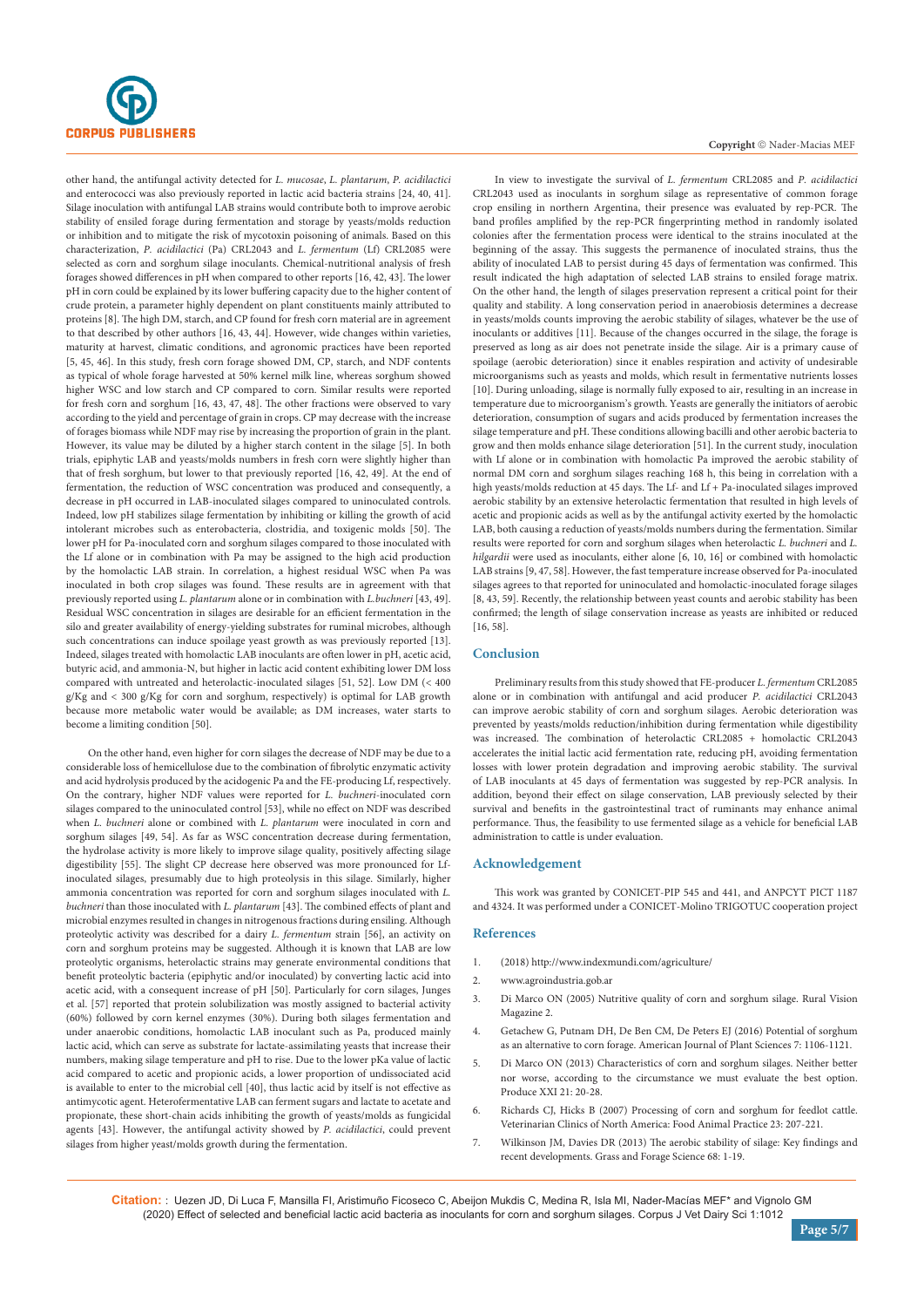

- 8. [Addah W, Baah J, Groenewegen P, Okine EK, McAllister TA \(2011\) Comparison of](https://cdnsciencepub.com/doi/full/10.4141/CJAS10071)  [the fermentation characteristics, aerobic stability and nutritive value of barley and](https://cdnsciencepub.com/doi/full/10.4141/CJAS10071)  [corn silages ensiled with or without a mixed bacterial inoculant. Canadian Journal](https://cdnsciencepub.com/doi/full/10.4141/CJAS10071)  [of Animal Science 91: 133-146.](https://cdnsciencepub.com/doi/full/10.4141/CJAS10071)
- 9. Filya I, Sucu E, Karabulutet A (2006) The effect of *Lactobacillus buchneri* on the fermentation, aerobic stability and ruminal degradability of maize silage. Journal of Applied Microbiology 101: 1216-1223.
- 10. [Tabacco E, Piano S, Chion RA, Borreani G \(2011\) Effect of](https://www.sciencedirect.com/science/article/pii/S0022030211005868) *Lactobacillus buchneri* LN4637 and *Lactobacillus buchneri* [LN40177 on the aerobic stability, fermentation](https://www.sciencedirect.com/science/article/pii/S0022030211005868)  [products, and microbial populations of corn silage under farm conditions. Journal](https://www.sciencedirect.com/science/article/pii/S0022030211005868)  [of Dairy Science 94: 5589-5598.](https://www.sciencedirect.com/science/article/pii/S0022030211005868)
- 11. [Comino L, Tabacco E, Righi F, Chion RA, Quarantelli A, et al. \(2014\) Effects of](https://www.sciencedirect.com/science/article/pii/S0377840114003460?via%3Dihub)  an inoculant containing a *Lactobacillus buchneri* [that produces ferulate-esterase](https://www.sciencedirect.com/science/article/pii/S0377840114003460?via%3Dihub)  [on fermentation products, aerobic stability, and fibre digestibility of maize silage](https://www.sciencedirect.com/science/article/pii/S0377840114003460?via%3Dihub)  [harvested at different stages of maturity. Animal Feed Science and Technology 198:](https://www.sciencedirect.com/science/article/pii/S0377840114003460?via%3Dihub)  [94-106.](https://www.sciencedirect.com/science/article/pii/S0377840114003460?via%3Dihub)
- 12. Addah W, Baah J, Okine EK, MacAllister TA (2014) Silage inoculants-Are they worth the money? WCDS Advances in Dairy Technology 26: 193-206.
- 13. [Arriola KG, Kim SC, Adesogan AT \(2011\) Effect of applying inoculants with](https://www.sciencedirect.com/science/article/pii/S0022030211001044)  [heterolactic or homolactic and heterolactic bacteria on the fermentation and](https://www.sciencedirect.com/science/article/pii/S0022030211001044)  [quality of corn silage. Journal of Dairy Science 94: 1511-1516.](https://www.sciencedirect.com/science/article/pii/S0022030211001044)
- 14. [Koc F, Aksoy OS, Okur AA, Celikyurt G, Korucu D, et al. \(2017\) Effect of pre](http://www.thejaps.org.pk/docs/v-27-05/04.pdf)fermented juice, *Lactobacillus plantarum* and *[Lactobacillus buchneri](http://www.thejaps.org.pk/docs/v-27-05/04.pdf)* on the [fermentation characteristics and aerobic stability of high dry matter alfalfa bale](http://www.thejaps.org.pk/docs/v-27-05/04.pdf)  [silage. The Journal of Animal & Plant Sciences 27: 1426-1431.](http://www.thejaps.org.pk/docs/v-27-05/04.pdf)
- 15. [Ni K, Wang Y, Cai Y, Pang H \(2015\) Natural lactic acid bacteria population and](https://pubmed.ncbi.nlm.nih.gov/26104520/)  [silage fermentation of whole crop wheat. Asian-Australasian Journal of Animal](https://pubmed.ncbi.nlm.nih.gov/26104520/)  [Science 28: 1123-1132.](https://pubmed.ncbi.nlm.nih.gov/26104520/)
- 16. [Ferrero F, Piano S, Tabacco E, Borreani G \(2018\) Effects of conservation period and](https://onlinelibrary.wiley.com/doi/abs/10.1002/jsfa.9463)  *Lactobacillus hilgardii* [inoculum on the fermentation profile and aerobic stability](https://onlinelibrary.wiley.com/doi/abs/10.1002/jsfa.9463)  [of whole corn and sorghum silages. Journal of the Science of Food and Agriculture](https://onlinelibrary.wiley.com/doi/abs/10.1002/jsfa.9463)  [99: 2530-2540.](https://onlinelibrary.wiley.com/doi/abs/10.1002/jsfa.9463)
- 17. [Nsereko VL, Smiley BK, Rutherford WM, Spielbauer A, Forrester KJ, et al. \(2008\)](https://europepmc.org/article/agr/ind44090324)  [Influence of inoculating forage with lactic acid bacterial strains that produce](https://europepmc.org/article/agr/ind44090324)  [ferulate esterase on ensilage and ruminal degradation of fiber. Animal Feed Science](https://europepmc.org/article/agr/ind44090324)  [and Technology 145: 122-135.](https://europepmc.org/article/agr/ind44090324)
- Xu Z, He H, Zhang S, Guo T, Kong J (2017) Characterization of feruloyl esterases [produced by the four Lactobacillus Species:](https://www.frontiersin.org/articles/10.3389/fmicb.2017.00941/full) *L. amylovorus*, *L. acidophilus*, *L. farciminis* and *L. fermentum*[, isolated from ensiled corn stover. Frontiers in](https://www.frontiersin.org/articles/10.3389/fmicb.2017.00941/full)  [Microbiology 8: 941.](https://www.frontiersin.org/articles/10.3389/fmicb.2017.00941/full)
- 19. [Addah W, Baah J, Okine EK, MacAllister TA \(2012\) Use of thermal imaging and](https://cdnsciencepub.com/doi/full/10.4141/cjas2012-016)  [the in situ technique to assess the impact of an inoculant with feruloyl esterase](https://cdnsciencepub.com/doi/full/10.4141/cjas2012-016)  [activity on the aerobic stability and digestibility of barley silage. Canadian Journal](https://cdnsciencepub.com/doi/full/10.4141/cjas2012-016)  [of Animal Science 92: 381-394.](https://cdnsciencepub.com/doi/full/10.4141/cjas2012-016)
- 20. [Gajbhiye M, Kapadnis B \(2016\) Antifungal-activity-producing lactic acid bacteria](https://www.tandfonline.com/doi/full/10.1080/09583157.2016.1213793)  [as biocontrol agents in plants. Biocontrol Science and Technology 26: 1451-1470.](https://www.tandfonline.com/doi/full/10.1080/09583157.2016.1213793)
- 21. [Ficoseco AC, Mansilla FI, Maldonado NC, Miranda H, Nader Macias MEF, et al.](https://www.frontiersin.org/articles/10.3389/fmicb.2018.02220/full)  [\(2018\) Safety and growth optimization of Lactic Acid Bacteria isolated from feedlot](https://www.frontiersin.org/articles/10.3389/fmicb.2018.02220/full)  [cattle for probiotic formula design. Frontiers in Microbiology 9: 2220.](https://www.frontiersin.org/articles/10.3389/fmicb.2018.02220/full)
- 22. [Maldonado NC, Ficoseco AC, Mansilla FI, Meli](https://www.sciencedirect.com/science/article/abs/pii/S1871141318300994)án C, Hébert EM, et al. (2018) [Identification, characterization and selection of autochthonous lactic acid bacteria](https://www.sciencedirect.com/science/article/abs/pii/S1871141318300994)  [as probiotic for feedlot cattle. Livestock Science 212: 99-110.](https://www.sciencedirect.com/science/article/abs/pii/S1871141318300994)
- 23. [Donaghy J, Kelly PF, McKay AM \(1998\) Detection of ferulic acid esterase production](https://link.springer.com/article/10.1007/s002530051286)  by *Bacillus spp*[. and lactobacilli. Applied Microbiology and Biotechnology 50: 257-](https://link.springer.com/article/10.1007/s002530051286) [260.](https://link.springer.com/article/10.1007/s002530051286)
- 24. Magnusson J, Ström K, Roos S, Sjögren J, Schnürer J (2003) Broad and complex [antifungal activity among environmental isolates of lactic acid bacteria. FEMS](https://onlinelibrary.wiley.com/doi/abs/10.1016/S0378-1097(02)01207-7)  [Microbiology Letters 219: 129-135.](https://onlinelibrary.wiley.com/doi/abs/10.1016/S0378-1097(02)01207-7)
- 25. [Chahrour W, Merzouk Y, Henni JE, Haddaji M, Kihal M \(2013\) Screening and](https://www.ajol.info/index.php/ajb/article/view/128851)  [identification of lactic acid bacteria isolated from sorghum silage processes in West](https://www.ajol.info/index.php/ajb/article/view/128851)  [Algeria. African Journal of Biotechnology 12: 1703-1709.](https://www.ajol.info/index.php/ajb/article/view/128851)
- 26. AOAC (2006a) Method 990.03. Protein (Crude) in Animal Feed. AOAC International, Arlington, VA, USA.
- 27. AOAC (2005) Method Nº 2002.04. Neutral detergent fiber (NDF) with enzyme Pretreat. AOAC International. Arlington, VA, USA.
- 28. AOAC (2006b) Method 973.18. Acid Detergent fiber (ADF). AOAC International, Arlington, VA, USA.
- 29. AOAC (2006c) Method 942.05 (4.1.10). Ash determination in animal feed. AOAC International, Arlington, VA, USA.
- 30. [Dubois M, Gilles KA, Hamilton JK, Rebers PA, Smith F \(1956\) Colorimetric](https://pubs.acs.org/doi/10.1021/ac60111a017)  [method for determination of sugars and related substances. Analytical Chemistry](https://pubs.acs.org/doi/10.1021/ac60111a017)  [28: 350-356.](https://pubs.acs.org/doi/10.1021/ac60111a017)
- 31. [Jorgensen OS, Andersen B \(1973\) An improved glucoseoxidase-peroxidase-coupled](https://www.sciencedirect.com/science/article/abs/pii/0003269773904156)  assay for β[-fructofuranosidase activity. Analytical Biochemistry 53: 141-145.](https://www.sciencedirect.com/science/article/abs/pii/0003269773904156)
- 32. [Raibaud P, Caulet M, Galpin JV, Mocquot G \(1961\) Studies on the microbial](https://sfamjournals.onlinelibrary.wiley.com/doi/abs/10.1111/j.1365-2672.1961.tb00262.x)  [flora of the alimentary tract of pigs. II. Streptococci: selective enumeration and](https://sfamjournals.onlinelibrary.wiley.com/doi/abs/10.1111/j.1365-2672.1961.tb00262.x)  [differentiation of the dominant group. Journal of Applied Bacteriology 24: 285-291.](https://sfamjournals.onlinelibrary.wiley.com/doi/abs/10.1111/j.1365-2672.1961.tb00262.x)
- 33. [Gevers D, Huys G, Swingset J \(2001\) Applicability of rep-PCR fingerprinting for](https://pubmed.ncbi.nlm.nih.gov/11728712/)  identification of *Lactobacillus species*[. FEMS Microbiology Letters 205: 31-36.](https://pubmed.ncbi.nlm.nih.gov/11728712/)
- 34. [Pospiech A, Neumann B \(1995\) A versatile quick-prep of genomic DNA from](http://europepmc.org/article/MED/7638902)  [gram-positive bacteria. Trends in Genetics 11: 217-218.](http://europepmc.org/article/MED/7638902)
- 35. [Ranjit NK, Kung L \(2000\) The effect of](https://pubmed.ncbi.nlm.nih.gov/10750111/) *Lactobacillus buchneri*, *Lactobacillus plantarum*[, or a chemical preservative on the fermentation and aerobic stability of](https://pubmed.ncbi.nlm.nih.gov/10750111/)  [corn silage. Journal of Dairy Science 83: 526-535.](https://pubmed.ncbi.nlm.nih.gov/10750111/)
- 36. [Aboagye IA, Lynch JP, Church JS, Baah J, Beauchemin KA \(2015\) Digestibility](https://www.sciencedirect.com/science/article/pii/S0377840115000826?via%3Dihub)  [and growth performance of sheep fed alfalfa hay treated with fibrolytic enzymes](https://www.sciencedirect.com/science/article/pii/S0377840115000826?via%3Dihub)  [and a ferulic acid esterase producing bacterial additive. Animal Feed Science and](https://www.sciencedirect.com/science/article/pii/S0377840115000826?via%3Dihub)  [Technology 203: 53-66.](https://www.sciencedirect.com/science/article/pii/S0377840115000826?via%3Dihub)
- 37. [Yu P, McKinnon JJ, Christensen DA \(2005\) Hydroxycinnamic acids and ferulic acid](https://cdnsciencepub.com/doi/abs/10.4141/A04-010)  [esterase in relation to biodegradation of complex plant cell walls. Canadian Journal](https://cdnsciencepub.com/doi/abs/10.4141/A04-010)  [of Animal Science 85: 255-267.](https://cdnsciencepub.com/doi/abs/10.4141/A04-010)
- 38. [Nyonyo T, Shinkai T, Mitsumori M \(2013\) Improved culturability of cellulolytic](https://onlinelibrary.wiley.com/doi/abs/10.1111/1574-6941.12318)  [rumen bacteria and phylogenetic diversity of culturable cellulolytic and xylanolytic](https://onlinelibrary.wiley.com/doi/abs/10.1111/1574-6941.12318)  [bacteria newly isolated from the bovine rumen. FEMS Microbiology Ecology 88:](https://onlinelibrary.wiley.com/doi/abs/10.1111/1574-6941.12318)  [528-537.](https://onlinelibrary.wiley.com/doi/abs/10.1111/1574-6941.12318)
- 39. [Drissi F, Merhej V, Blanc Tailleur C, Raoultet D \(2015\) Draft genome sequence](https://mra.asm.org/content/3/4/e00841-15)  of the *Lactobacillus mucosae* [strain Marseille. Genome Announcements 3:](https://mra.asm.org/content/3/4/e00841-15)  [e00841-e00815.](https://mra.asm.org/content/3/4/e00841-15)
- 40. Shnü[rer J, Magnusson J \(2005\) Antifungal lactic acid bacteria as biopreservatives.](https://www.sciencedirect.com/science/article/abs/pii/S0924224404001943)  [Trends in Food Science & Technology 16: 70-78.](https://www.sciencedirect.com/science/article/abs/pii/S0924224404001943)
- 41. Yépez A, Luz C, Meca G, Vignolo G, Mañ[es J, et al. \(2017\) Biopreservation potential](https://www.sciencedirect.com/science/article/abs/pii/S0956713517301299?via%3Dihub)  [of lactic acid bacteria from Andean fermented food of vegetal origin. Food Control](https://www.sciencedirect.com/science/article/abs/pii/S0956713517301299?via%3Dihub)  [78: 393-400.](https://www.sciencedirect.com/science/article/abs/pii/S0956713517301299?via%3Dihub)
- 42. [Govea CF, Muck RE, Mertens DR, Weimer PJ \(2011\) Microbial inoculant effects](https://pubag.nal.usda.gov/catalog/48600)  on silage and *in vitro* [ruminal fermentation, and microbial biomass estimation for](https://pubag.nal.usda.gov/catalog/48600)  [alfalfa, Bmr corn, and corn silages. Animal Feed Science and Technology 163: 2-10.](https://pubag.nal.usda.gov/catalog/48600)
- 43. [Filya I, Sucu E \(2007\) The Effect of bacterial inoculants and a chemical preservative](https://www.ajas.info/journal/view.php?number=21525)  [on the fermentation and aerobic stability of whole-crop cereal silages. Asian-](https://www.ajas.info/journal/view.php?number=21525)[Australasian Journal of Animal Science 20: 378-384.](https://www.ajas.info/journal/view.php?number=21525)
- 44. [Weinberg Z, Khanal P, Yildiz C, Chen Y, Arieli A \(2011\) Ensiling fermentation](https://onlinelibrary.wiley.com/doi/abs/10.1111/j.1744-697X.2010.00207.x)  [products and aerobic stability of corn and sorghum silages. Grassland Science 57:](https://onlinelibrary.wiley.com/doi/abs/10.1111/j.1744-697X.2010.00207.x)  [1-5.](https://onlinelibrary.wiley.com/doi/abs/10.1111/j.1744-697X.2010.00207.x)
- 45. [Johnson LM, Harrison JH, Davidson D, Mahanna WC, Shinners K \(2003\) Corn](https://www.sciencedirect.com/science/article/pii/S0022030203736078)  [silage management: Effects of hybrid, maturity, inoculation, and mechanical](https://www.sciencedirect.com/science/article/pii/S0022030203736078)  [processing on fermentation characteristics. Journal of Dairy Science 86: 287-308.](https://www.sciencedirect.com/science/article/pii/S0022030203736078)
- 46. Skonieski FR, Nö[rnberg JL, Kessler DJ, David BD, Azevedo BE, et al. \(2014\) Corn](https://www.scielo.br/scielo.php?script=sci_arttext&pid=S1516-35982014000300002)  [plant arrangement and its effect on silage quality. Revista Brasileira de Zootecnia](https://www.scielo.br/scielo.php?script=sci_arttext&pid=S1516-35982014000300002)  [43: 114-119.](https://www.scielo.br/scielo.php?script=sci_arttext&pid=S1516-35982014000300002)
- 47. [Reich LJ, Kung L \(2010\) Effects of combining](https://www.sciencedirect.com/science/article/pii/S0377840110001823) *Lactobacillus buchneri* 40788 with [various lactic acid bacteria on the fermentation and aerobic stability of corn silage.](https://www.sciencedirect.com/science/article/pii/S0377840110001823)  [Animal Feed Science and Technology 159: 105-109.](https://www.sciencedirect.com/science/article/pii/S0377840110001823)
- 48. [Thomas ME, Foster JL, McCuistion KC, Redmon LA, Jessup RW \(2013\) Nutritive](https://www.journalofdairyscience.org/article/S0022-0302(13)00618-8/fulltext)  [value, fermentation characteristics, and in situ disappearance kinetics of sorghum](https://www.journalofdairyscience.org/article/S0022-0302(13)00618-8/fulltext)  [silage treated with inoculants. Journal of Dairy Science 96: 7120-7131.](https://www.journalofdairyscience.org/article/S0022-0302(13)00618-8/fulltext)
- 49. [Filya I \(2003\) The effect of](https://pubmed.ncbi.nlm.nih.gov/14672188/) *Lactobacillus buchneri* and *Lactobacillus plantarum* on [the fermentation, serobic stability, and ruminal degradability of low dry matter](https://pubmed.ncbi.nlm.nih.gov/14672188/)  [corn and sorghum silages. Journal of Dairy Science 86: 3575-3581.](https://pubmed.ncbi.nlm.nih.gov/14672188/)
- 50. [Kung L, Shaver RD, Grant RJ, Schmidt RJ \(2017\) Silage review: Interpretation of](https://www.journalofdairyscience.org/article/S0022-0302(18)30324-2/fulltext)  [chemical, microbial, and organoleptic components of silages. Journal of Dairy](https://www.journalofdairyscience.org/article/S0022-0302(18)30324-2/fulltext)